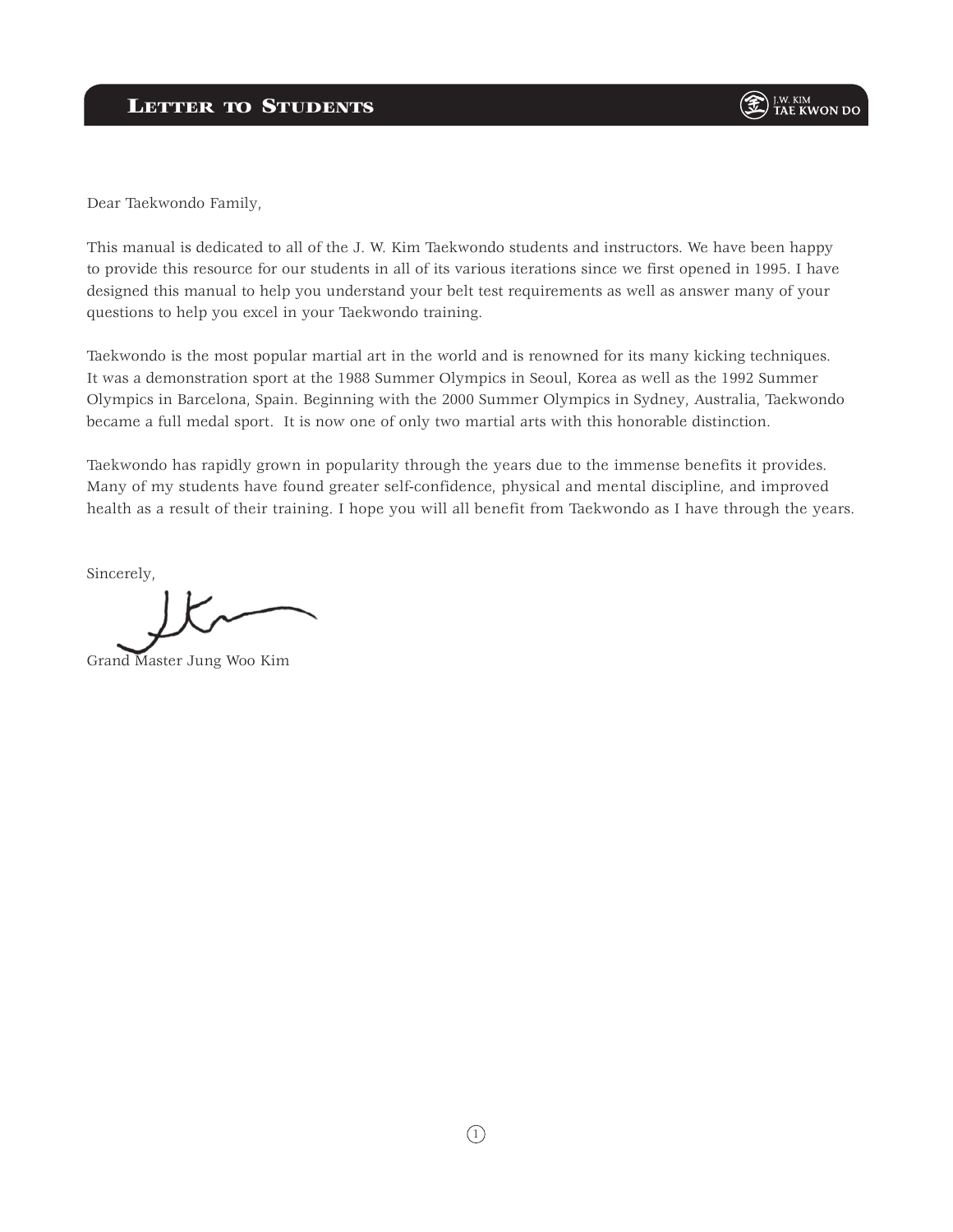

Grand Master J.W. Kim was born in Seoul, South Korea and moved to Sao Paulo, Brazil a few years later where he started in Taekwondo at age 4. He proceeded to win many prestigious tournaments and became a well known competitor. Ever since he achieved his black belt, he has been actively involved in teaching and coaching Taekwondo.

After being accepted at New York University, Grand Master Kim left Brazil to go to New York City at age 18. In only 3 years he learned English and received a degree in economics. Grand Master Kim speaks five languages in addition to English.

After graduation, Grand Master Kim went on to open J.W. Kim Taekwondo

in Greenwood Village, Colorado. Since 1995, J.W. Kim Taekwondo has become one of the largest operations in martial arts in Colorado and has started affiliate programs in Palo Alto, CA, Denver, CO, Highlands Ranch, CO, and Castle Pines, CO. Grand Master Kim has also graduated over 1,500 students to the level of black belt. In 2018 the Kukkiwon (World Taekwokndo Headquarters) recognized J. W. Kim Taekwondo as a Top Ranked Dojang.

Proving that Taekwondo is a foundation for success, Grandmaster Kim now owns many successful businesses in the Denver area that are outside of the martial arts industry. In each of these businesses, he has partners who are also black belts.

- Official Taekwondo Hall of Fame Inductee (2019)
- 8th degree black belt- Kukkiwon Certified (2019)
- Founder and President of The Black Belt Foundation. The Black Belt Foundation is now the largest privately funded, non-profit Taekwondo program in Brazil. (2007)
- Appointed as a special advisor to the Kukkiwon (2012)
- Vice President of Colorado State Taekwondo Association (1999-2002)
- September 20th is official J.W. Kim day proclaimed by Denver's Mayor Wellington Webb.
- Presidential Sports Award from President Bill Clinton. (1996)
- Coach of many National and International champions
- Special commendation from Kukkiwon President Woo Kyu Uhm for Master Kim's unlimited efforts of self sacrifice to bring about the popularization of the sport Taekwondo (2004)

Other martial arts experience: Hapkido and Brazilian Jiujitsu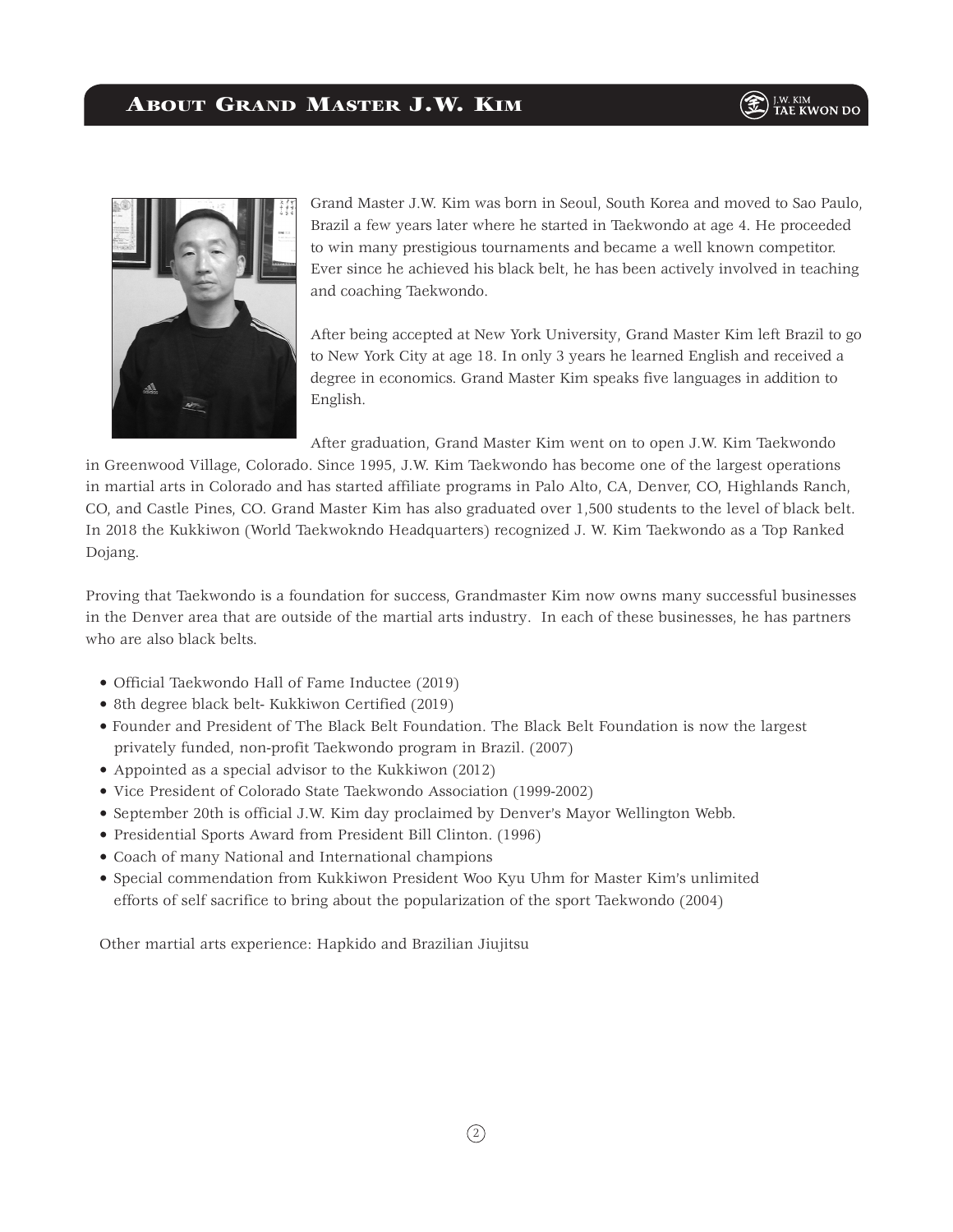Taekwondo is a **Korean martial art that began over 2000 years ago**. Archaeologists have found drawings on the walls of ancient tombs that show men practicing different blocks and punches. The existence of these murals allows historians to date the origins of what we now call Taekwondo to around 50 BC.

In ancient times, Korea was divided into 3 kingdoms: **Koguryo, Paekje, and Silla. Silla later unified the three kingdoms** after winning the war against Paekje in 668 AD and Koguryo in 670 AD. **The Hwa Rang Do** helped in this unification. The Hwa Rang Do was an elite group of young noble men who devoted themselves to improving both their minds and bodies to better serve their **kingdom of Silla**. The Hwa Rang Do had an honor code and practiced various forms of martial arts, including Tae Kyon and Soo Bakh Do. These forms of martial arts are the origins of what we call Taekwondo today. Additionally, the honor code practiced by the Hwa Rang Do is the philosophical basis of modern Taekwondo.

Many years of peace followed the unification of the 3 kingdoms and allowed the people of Korea to learn and practice these martial arts. Unfortunately, in 1909 the Japanese invaded Korea and forbade the

practice of their martial art, that was then being called Soo Bak. Fortunately, people continued to practice Soo Bak in secret.

At the end of WWII, when Japan was driven from Korea, several different styles of martial arts began to develop. **A style or school of martial arts was called a "Kwan"**. Some of the different Kwans that developed were "Chung Do Kwan", "Moo Duk Kwan", "Yun Moo Kwan", and "Ji Do Kwan". Although they were similar in many ways, there were small differences. **There was no unified way to bow, punch, kick, or compete**. Eventually, the leaders of the separate kwans agreed that the different styles needed to unite in order to grow.

**In 1955 the kwans unified and in 1957 the name Taekwondo was adopted**. In 1973, the World Taekwondo Federation was founded (later renamed to World Taekwondo in 2017) and in 1980 it was officially recognized by the International Olympic Committee. The 1988 & 1992 Summer Olympics presented Taekwondo as a demonstration sport and **beginning with the 2000 Summer Olympics** in Sydney, Australia **Taekwondo has joined Judo as the only two martial arts to be recognized by the IOC**.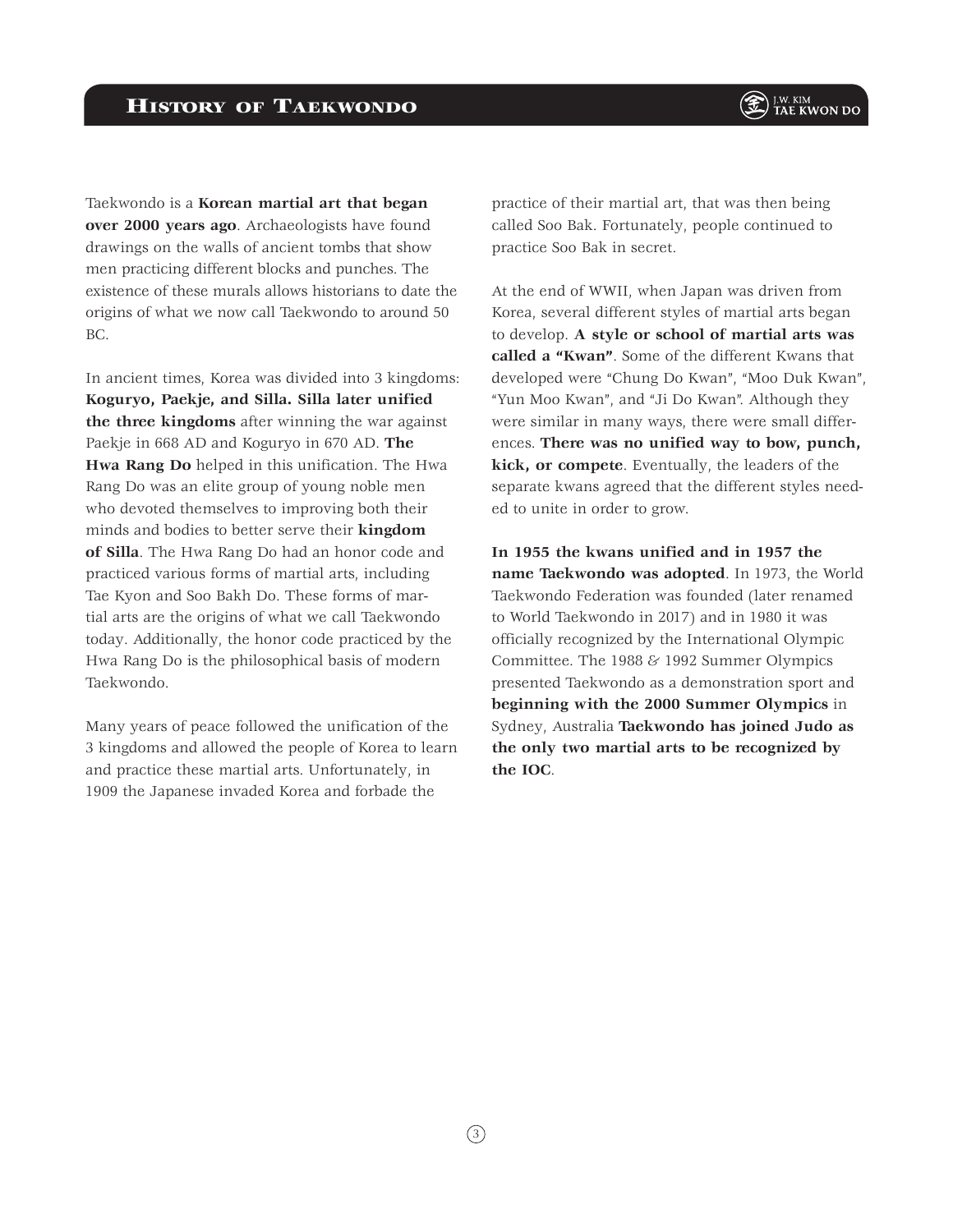**"Poomse" is the Korean word for a form**. All students of Taekwondo are required to learn certain forms. As students of the WT style of Taekwondo you will learn Taegeuk Poomse. The Taegeuk forms of Taekwondo are paradigms of the martial art. They contain the basic physical movements and also the philosophical thoughts from which the art was derived.

Literally, **"Tae" means bigness** and **"geuk" means eternity**. Combined **Taegeuk means "great eternity"**. The **8 patterns** of the Taegeuk forms derive their meanings from the basic tenets of the orient's oldest philosophical work, **The Book of Changes**. Koreans call this book Jooyeok. In the Book of Changes the universe is divided into eight subsequent combinations derived from the major forces of the universe, Yin and Yang. **Yin is the ultimate creative power** and **Yang is the ultimate receptive power**.

Each combination is represented by a symbol called a trigram, because it contains three lines. As the figure below demonstrates, the 8 trigrams are arranged in a circle around the symbol for Yin and Yang. Opposite pairs are positioned across the circle from one another, to represent the interdependent polarities that compose the universe.

The following chart denotes the eight forms of Taekwondo and their meanings:

| Heaven $&$ Light<br>Taegeuk Il Jang<br>1.<br>Keon |  |
|---------------------------------------------------|--|
|---------------------------------------------------|--|

- 2. Taegeuk Yi Jang Tae Joy
- 3. Taegeuk Sam Jang Ri Fire & Clarity
- 4. Taegeuk Sa Jang Jin Thunder
- 5. Taegeuk Oh Jang Seon Wind
- 6. Taegeuk Yuk Jang Gam Water
- 7. Taegeuk Chil Jang Gan Mountain
- 8. Taegeuk Pal Jang Gon Gon Earth



**Together these concepts and symbols represent the balance of all nature**. In the training of Taekwondo, as in life, we hope to find this balance. The poomse carry with them not only the physical movements but also the meaning of Taekwondo.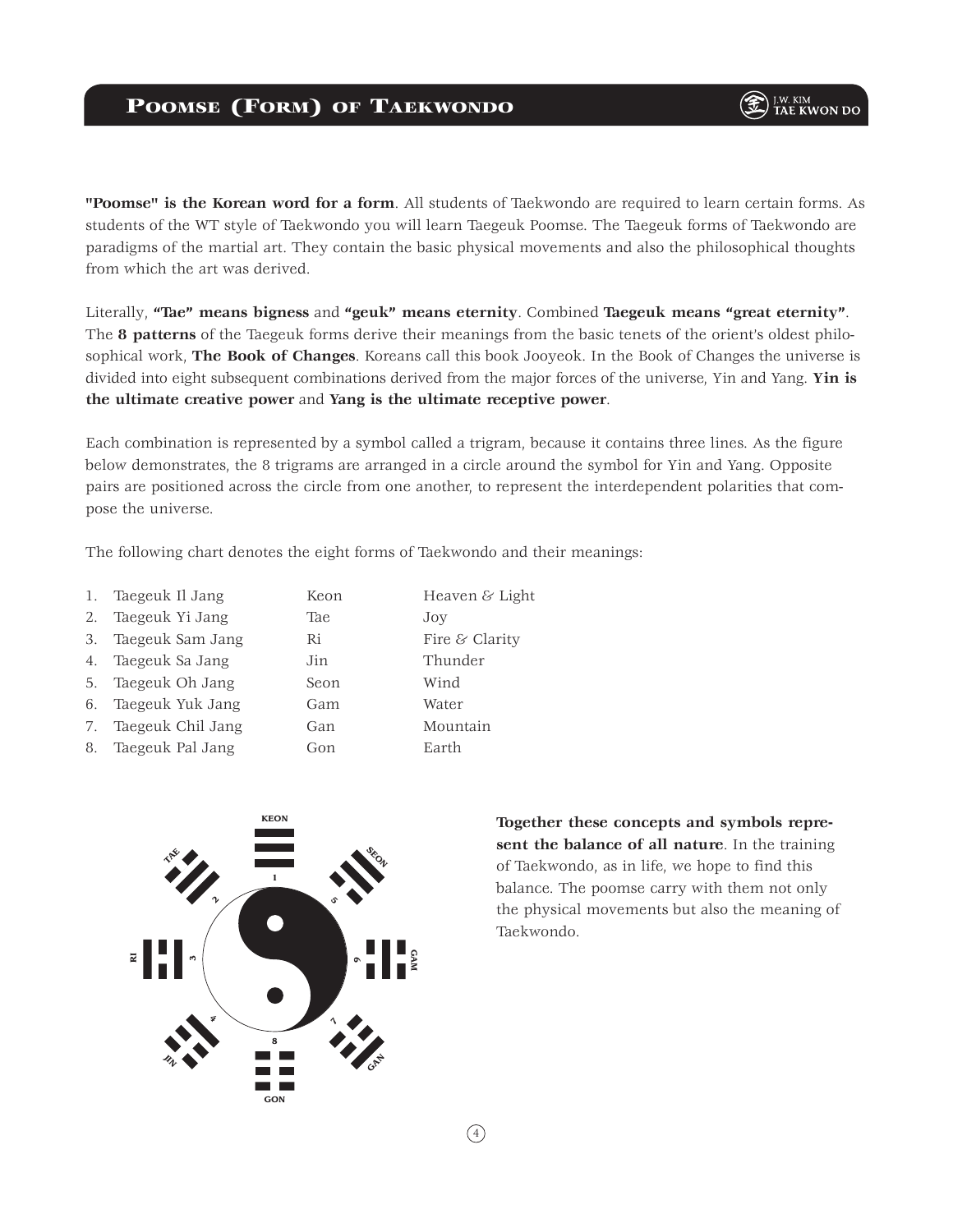### Essential Information about Poomse (form)

# **E** J.W. KIM

#### **Students should strive to perform their poomse according to the criteria below:**

- 1.Forms should begin and end at exactly the same spot. This indicates the quality of your stances and techniques.
- 2.Students should know the purpose of each movement.
- 3.Forms should be performed in a rhythmic movement with the absence of stiffness.
- 4.The pace of the form should be steady without any breaks in tempo. Movement should be accelerated or decelerated according to the specifications of each pattern.
- 5.Body position should be correct at all times including:
	- a) Foot position should be correctly placed for each stance.
	- b) Upper body should be upright on almost all techniques, and not bent forward, backward or sideways.
	- c) Hips should be aligned in accordance with each specific stance.
	- d) Eyes should be focused on the imaginary attacker and the target of your technique
- 6.Breathing should be coordinated with each technique so that you inhale as you prepare/chamber for the technique exhale on execution of that technique in order to maximize the power of the specific technique.
- 7.Hand techniques should be completed with an explosive motion from the chamber. The hand technique should be executed at the same time as the foot is landing into the stance.
- 8.Each pattern should be perfected before moving on to the next form.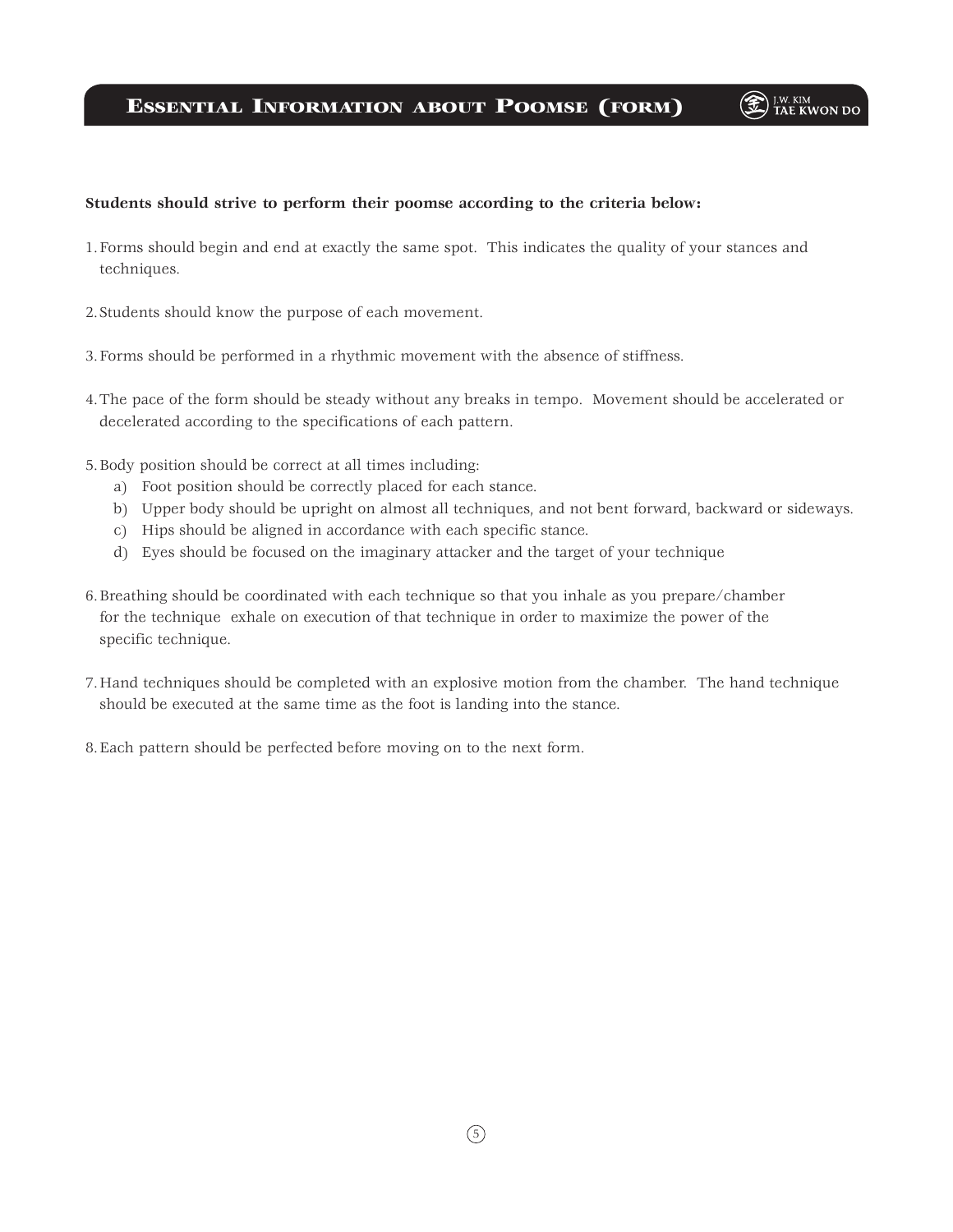### Taekwondo Forms and Meanings

**E FOR TAE KWON** DO

### WT STYLE (OLYMPIC STYLE)

- **1. TAEGEUK IL JANG** Heaven and light.
- **2. TAEGEUK YI JANG** Joy.
- **3. TAEGEUK SAM JANG** Fire and clarity.
- **4. TAEGEUK SA JANG** Thunder.
- **5. TAEGEUK OH JANG** Wind.
- **6. TAEGEUK YUK JANG** Water.
- **7. TAEGEUK CHIL JANG** Mountains.
- **8. TAEGEUK PAL JANG** Earth.
- **9. KORYO** Named after an old Korean Dynasty. The people from the Goryeo defeated the Mongolian aggressors. It is intended that their spirit is reflected in the movements of the poomse Koryo. Each movement of this poomse represents the strength and energy needed to control the Mongols.
- **10. KEUMGANG** Means "diamond," symbolizing hardness. Keumgang is also the name of the most beautiful mountain in Korea, as well as the Kuemgang warrior, named by Buddha. Thus, the themes of hardness, beauty, and pondering permeate this Poomse.
- **11. TAEBEK** Translates to "lightness". Every movement in this Poomse is intended to be not only be exact and fast, but with determination and hardness resembling the mountain Baekdoo, the origin of the nation of Korea.
- **12.PYONGWON** Translates roughly to 'vast plain'. The plain is a source of sustaining the human life and, on the other hand, a great open plain stretching out endlessly gives us a feeling of majesty that is different from what we feel with a mountain or the sea.

### ITF STYLE

- **1.CHONJI** Means literally "the Heaven the Earth". It is, in the Orient, interpreted as the creation of the world or the beginning of human history, therefore, it is the initial pattern played by the beginner. This pattern consists of two similar parts; one to represent the Heaven and the other the Earth.
- **2.DANGUN**  Named after the holy Dan-Gun, the legendary founder of Korea in the year of 2,333 B.C.
- **3.DOSAN** Pseudonym of the patriot Ahn Chang-Ho (1876-1938) The 24 movements represent his entire life which he devoted to furthering the education of Korea and its independence movement.
- **4.WONHYO** Noted monk who introduced Buddhism to the Silla Dynasty in the year of 686 A.D.
- **5.YULGOK** Pseudonym of a great philosopher and scholar Yi l (1536-1584) nicknamed the "Confucius of Korea" The 38 movements of this pattern refer to his birthplace on 38 latitude, and the diagram represents "scholar".
- **6.JOON GUN**  Named after the patriot Ahn Joong-Gun who assassinated Hiro-Bumi Ito, the first Japanese governor-general of Korea, known as the man who played the leading part in the Korea-Japan merger. There are 32 movements in this pattern to represent Mr. Ahn's age when he was executed in a Lui-Shung prison (1910).
- **7.TOIGYE** Pen name of the noted scholar Yi Hwang (16th century), an authority on neo Confucianism. The 37 movements of the pattern refer to his birthplace on 37 latitude, and the diagram represents "scholar".
- **8.HWARANG** Named after the Hwa-Rang youth group, which originated in the Silla Dynasty in the early 7th century. The 29 movements refer to the 29th Infantry Division, where Taekwon-Do developed into maturity.
- **9.CHOONGMOO** Named after the great Admiral Yi Soon-Sin of the Lee Dynasty. He was reputed to have invented the first armored battleship (Kobukson) in 1592, which is said to be the precursor of the present day submarine. The reason why this pattern ends with a left hand attack is to symbolize his regrettable death, having no chance to show his unrestrained potentiality checked by the forced reservation of his loyalty to the king.
- **10. KWANGGAE** Named after the famous Kwang-Gae-Toh-Wang, the 19th King of the Koguryo Dynasty, who regained all the lost territories including the greater part of Manchuria. The diagram represents the expansion and recovery of lost territory. The 39 movements refer to the first two figures of 391 A. D., the year he came to the throne.
- **11. POEUN** Pseudonym of a loyal subject Chong Mong-Chu (1400) who was a famous poet and whose poem "I would not serve a second master though I might be crucified a hundred times" is known to every Korean. He was also a pioneer in the field of physics. The diagram represents his unerring loyalty to the king and country towards the end of the Koryo Dynasty.
- **12. GE BAEK** Named after Ge Baek, a great general in the Baek Je Dynasty (660 AD). The diagram represents his severe and strict military discipline.

 $(6)$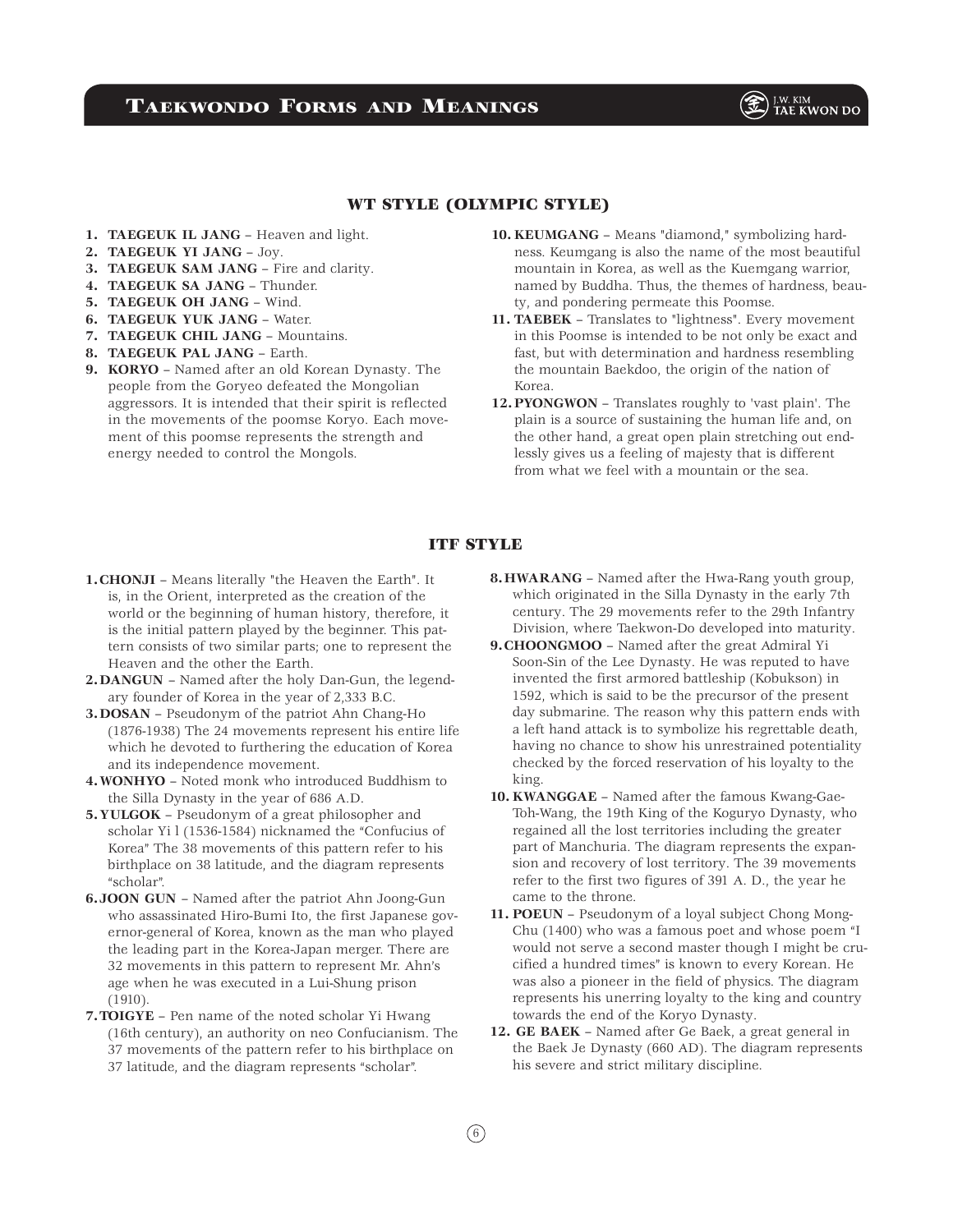## Rules and Values of the Dojang



- 1. Arrive early for class.
- 2. Always bring your attendance card into class.
- 3. Attend regularly.
- 4. Students must bow when they enter or exit the school's lobby.
- 5. Students must bow to the flags when entering or leaving the dojang (training area).
- 6. Students must bow to the Masters and Instructors the first time they see them and the first time they enter the dojang.
- 7. Keep the dojang, lobby, and bathrooms neat and orderly. All equipment should be put away after use and all trash should be placed in the trash cans prior to going home.
- 8. No food, beverage, or chewing gum should be brought into the dojang (training area) unless you have explicit permission from a master
- 9. Bring your full set of J. W. Kim Taekwondo approved sparring equipment for all sparring classes.
- 10. Never climb on the kicking bags or misuse any equipment.
- 11. Never use bad language or insult another student.
- 12. Help keep the dojang neat and orderly.
- 13. Do not engage in rough play before or after class.

### **Tenets of Taekwondo**

- 1. Courtesy
- 2. Integrity
- 3. Perseverance
- 4. Indomitable Spirit
- 5. Self Control

### **Taekwondo Oath**

I will...

- 1. Observe the Tenets of Taekwondo
- 2. Respect my instructor and senior belts
- 3. Never misuse Taekwondo
- 4. Build a more peaceful world
- 5. Be a champion of freedom and justice

### **Etiquette**

- When lining up students should line up by rank and then by age allowing higher ranking students and more senior students to line up first.
- When in groups, the lowest ranking student in the group should get any required equipment. If there are multiple students of the same rank, the younger student should get the equipment.
- Bow and use two hands whenever exchanging equipment, papers, certificates, or any other items.
- Answer up. All questions and commands should be answered Yes Sir/Ma'am or No Sir/Ma'am.

### **How to Address Senior Belts**

"Kwanjangnim – Head Master

"Sabumnim" – Master – 4th degree Black Belt or Higher

"Kyosanim" – Instructor – 2nd and 3rd degree black uniform instructors

When you are at the school, you must always address all senior belts as Sir or Ma'am.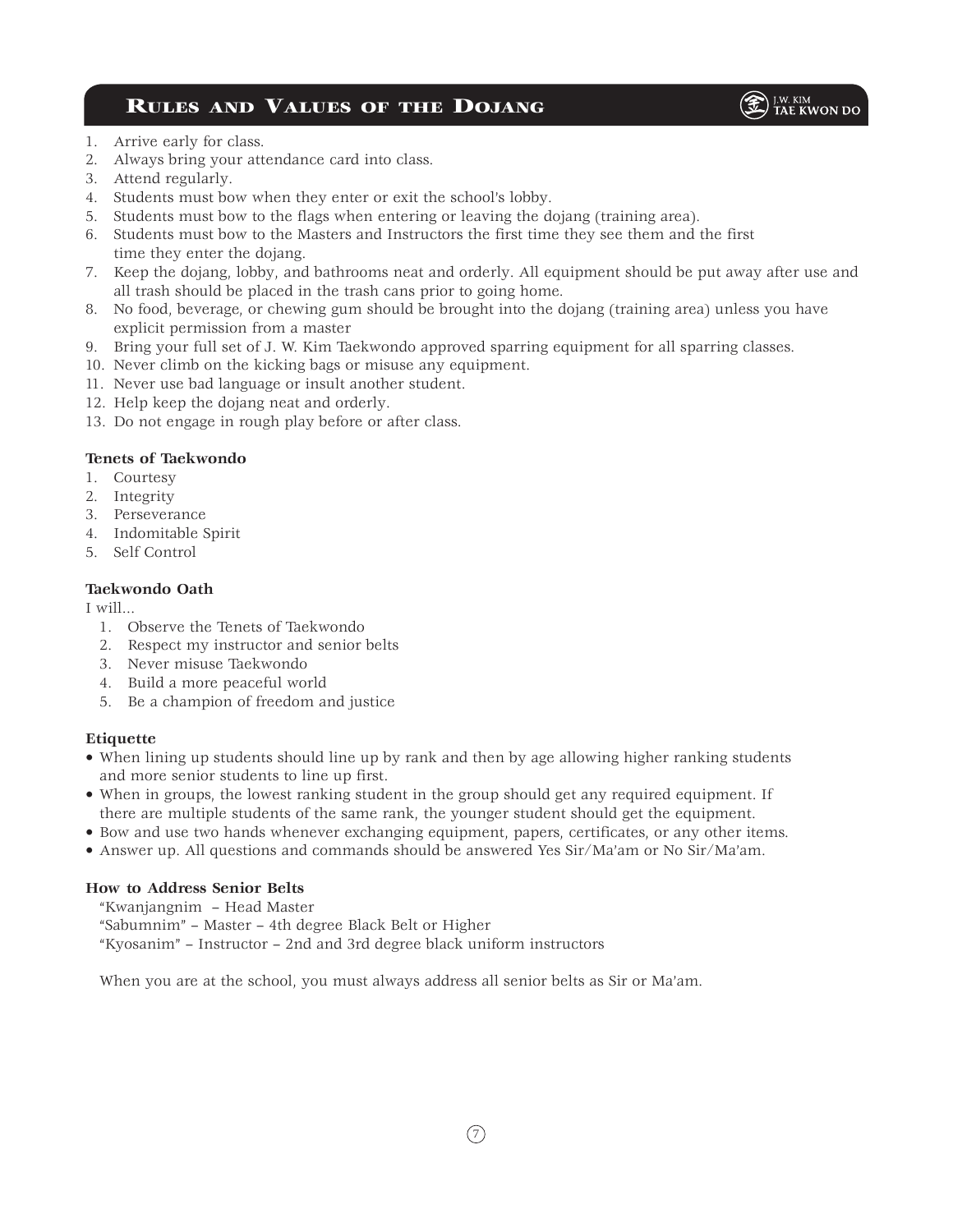# Korean Numbers: 1-100

| <b>NUMBER</b>   | <b>ENGLISH</b> | <b>KOREAN</b> |
|-----------------|----------------|---------------|
| 1               | One            | Hana          |
| 2               | Two            | Dule          |
| $\overline{3}$  | Three          | Set           |
| $\overline{4}$  | Four           | Net           |
| $\overline{5}$  | Five           | Dasot         |
| $\overline{6}$  | Six            | Yosot         |
| 7               | Seven          | Il gob        |
| 8               | Eight          | Yo dul        |
| $\overline{9}$  | Nine           | Ahop          |
| 10              | Ten            | Yul           |
| $\overline{1}1$ | Eleven         | Yul hana      |
| 12              | Twelve         | Yul dule      |
| $\overline{13}$ | Thirteen       | Yul set       |
| 14              | Fourteen       | Yul net       |
| 15              | Fifteen        | Yul dasot     |
| 16              | Sixteen        | Yul yosot     |
| 17              | Seventeen      | Yul il gob    |
| 18              | Eighteen       | Yul yo dul    |
| 19              | Nineteen       | Yul ahop      |
| $\overline{20}$ | Twenty         | Sumul         |
| 21              | Twenty one     | Sumul hana    |
| 22              | Twenty two     | Sumul dule    |
| 23              | Twenty three   | Sumul set     |
| 24              | Twenty four    | Sumul net     |
| $\overline{25}$ | Twenty five    | Sumul dasot   |
| $\overline{2}6$ | Twenty six     | Sumul yosot   |
| 27              | Twenty seven   | Sumul il gob  |
| 28              | Twenty eight   | Sumul yo dul  |
| 29              | Twenty nine    | Sumul ahop    |
| 30              | Thirty         | Sarun         |
| $\overline{31}$ | Thirty one     | Sarun hana    |
| $\overline{32}$ | Thirty two     | Sarun dule    |
| 33              | Thirty three   | Sarun set     |
| 34              | Thirty four    | Sarun net     |
| $\overline{35}$ | Thirty five    | Sarun dasot   |
| 36              | Thirty six     | Sarun yosot   |
| $\overline{37}$ | Thirty seven   | Sarun il gob  |
| 38              | Thirty eight   | Sarun yo dul  |
| 39              | Thirty nine    | Sarun ahop    |
| 40              | Forty          | Mahun         |
| 41              | Forty one      | Mahun hana    |
| 42              | Forty two      | Mahun dule    |
| 43              | Forty three    | Mahun set     |
| 44              | Forty four     | Mahun net     |
| 45              | Forty five     | Mahun dasot   |
| 46              | Forty six      | Mahun yasot   |
| 47              | Forty seven    | Mahun il gob  |
| 48              | Forty eight    | Mahun yo dul  |
| 49              | Forty nine     | Mahun ahop    |
| 50              | Fifty          | Shehun        |

| <b>NUMBER</b>   | <b>ENGLISH</b> | <b>KOREAN</b>                     |
|-----------------|----------------|-----------------------------------|
| 51              | Fifty one      | Shehun hana                       |
| 52              | Fifty two      | Shehun dule                       |
| 53              | Fifty three    | Shehun set                        |
| 54              | Fifty four     | Shehun net                        |
| 55              | Fifty five     | Shehun dasot                      |
| 56              | Fifty six      | Shehun yosot                      |
| $\overline{57}$ | Fifty seven    | $\overline{\text{Shehun il}}$ gob |
| 58              | Fifty eight    | Shehun yo dul                     |
| 59              | Fifty nine     | Shehun ahop                       |
| 60              | Sixty          | $\overline{\text{Y}}$ esun        |
| 61              | Sixty one      | Yesun hana                        |
| 62              | Sixty two      | Yesun dule                        |
| 63              | Sixty three    | Yesun set                         |
| 64              | Sixty four     | Yesun net                         |
| 65              | Sixty five     | Yesun dasot                       |
| 66              | Sixty six      | Yesun yosot                       |
| 67              | Sixty seven    | Yesun il gob                      |
| 68              | Sixty eight    | Yesun yo dul                      |
| 69              | Sixty nine     | Yesun ahop                        |
| 70              | Seventy        | Ilhun                             |
| $\overline{71}$ | Seventy one    | Ilhun hana                        |
| 72              | Seventy two    | Ilhun dule                        |
| 73              | Seventy three  | Ilhun set                         |
| 74              | Seventy four   | Ilhun net                         |
| 75              | Seventy five   | Ilhun dasot                       |
| 76              | Seventy six    | Ilhun yosot                       |
| $\overline{77}$ | Seventy seven  | Ilhun il gob                      |
| 78              | Seventy eight  | Ilhun yo dul                      |
| 79              | Seventy nine   | Ilhun ahop                        |
| 80              | Eighty         | Yodun                             |
| 81              | Eighty one     | Yodun hana                        |
| 82              | Eighty two     | Yodun dule                        |
| 83              | Eighty three   | Yodun set                         |
| 84              | Eighty four    | Yodun net                         |
| 85              | Eighty five    | Yodun dasot                       |
| 86              | Eighty six     | Yodun yosot                       |
| 87              | Eighty seven   | Yodun il gob                      |
| 88              | Eighty eight   | Yodun yo dul                      |
| 89              | Eighty nine    | Yodun ahop                        |
| $\overline{90}$ | Ninety         | Ahun                              |
| 91              | Ninety one     | Ahun hana                         |
| 92              | Ninety two     | Ahun dule                         |
| 93              | Ninety three   | Ahun set                          |
| 94              | Ninety four    | Ahun net                          |
| 95              | Ninety five    | Ahun dasot                        |
| 96              | Ninety six     | Ahun yosot                        |
| 97              | Ninety seven   | Ahun il gob                       |
| 98              | Ninety eight   | Ahun yo dul                       |
| 99              | Ninety nine    | Ahun ahop                         |
| 100             | One Hundred    | <b>Beck</b>                       |

# $\bigcircled{{\mathbb{Z}}}$   $\Big\}^{\mathsf{I.W. KIM}}_{\mathsf{TAE KWON\,DO}}$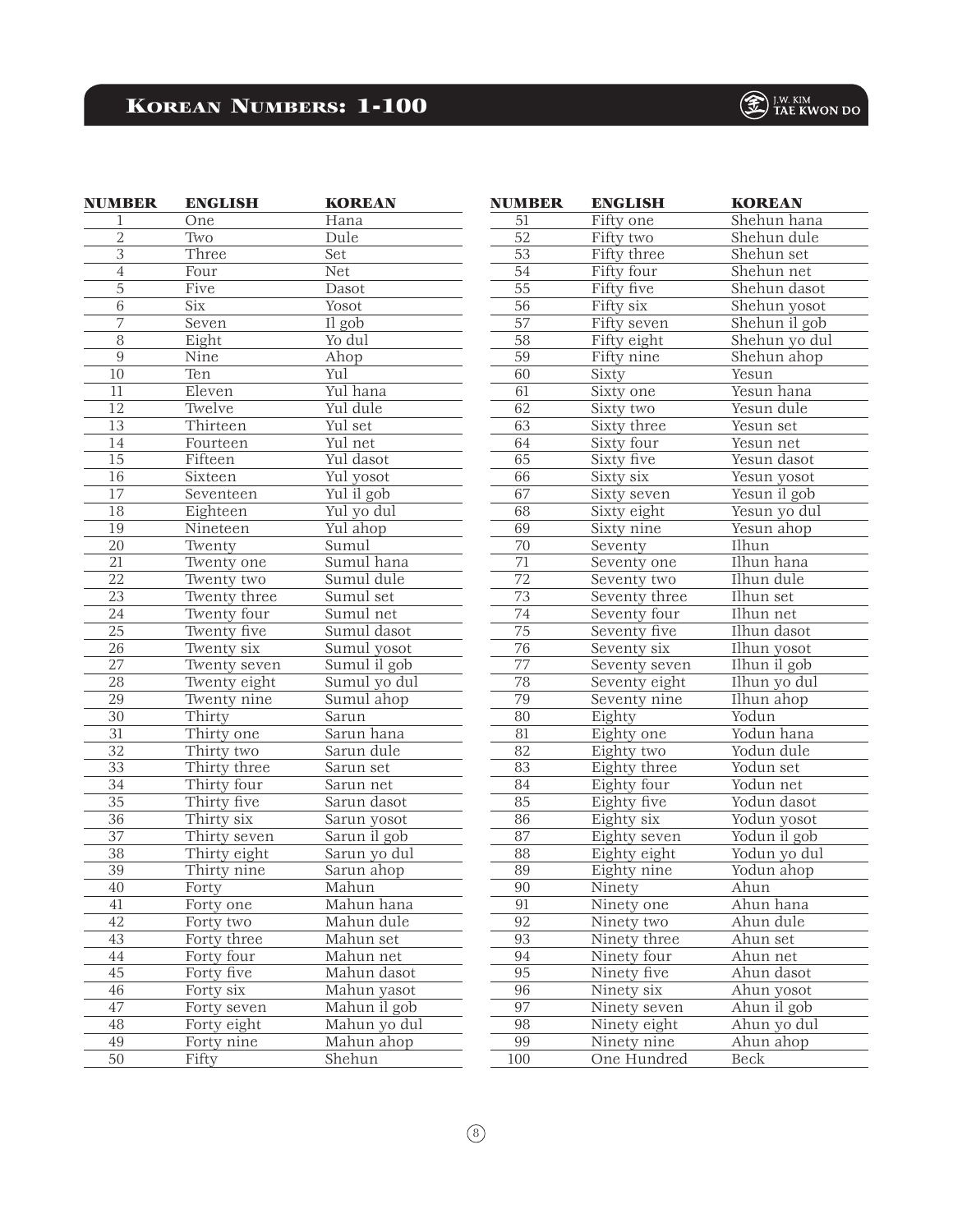# Korean Ordinal Numbers:

#### ORDINAL NUMBERS

| 1st:  | 11   |
|-------|------|
| 2nd:  | Υi   |
| 3rd:  | Sam  |
| 4th:  | Sa   |
| 5th:  | Oh   |
| 6th:  | Yuk  |
| 7th:  | Chil |
| 8th:  | Pal  |
| 9th:  | Goo  |
| 10th: | Ship |
|       |      |

### Korean Terminology

### **COMMANDS**

Charyot Kukke Yea Deehayo Kwanjangnim Kye Sabumnim Kye Kyosanim Kye Kyunyeah Kamsa Habneeda Hecho

### Attention To the Flag To the Head Master To the Master (4th to 6th degree) To the Instructor (2nd to 3rd degree) Bow Thank You Very Much Dismissed

### **ADDITIONAL TERMINOLOGY**

| Dojang        | Training Area           |
|---------------|-------------------------|
| Dee           | Belt                    |
| Dobak         | Uniform                 |
| Hogu          | Sparring Pads           |
| Sijak         | Begin                   |
| Barro         | Return                  |
| Kooman        | Stop                    |
| Shoa          | Relax                   |
| Tira Dorah    | Turn Around             |
| Bal Bah Kah   | Switch Feet             |
| Cha Man Aeyo  | You're Welcome          |
| Poomse        | Form                    |
| Chaggie       | Kick                    |
| Kibon Donjak  | Hand Techniques         |
| Gyorugy       | Fighting/Sparring       |
| Il Bo Gyorugy | 1 Step Sparring         |
| Hosinsul      | Self Defense            |
| Kyopa         | Board Breaking          |
| Kiehap        | Yell                    |
| Gup           | Grade (Color belt rank) |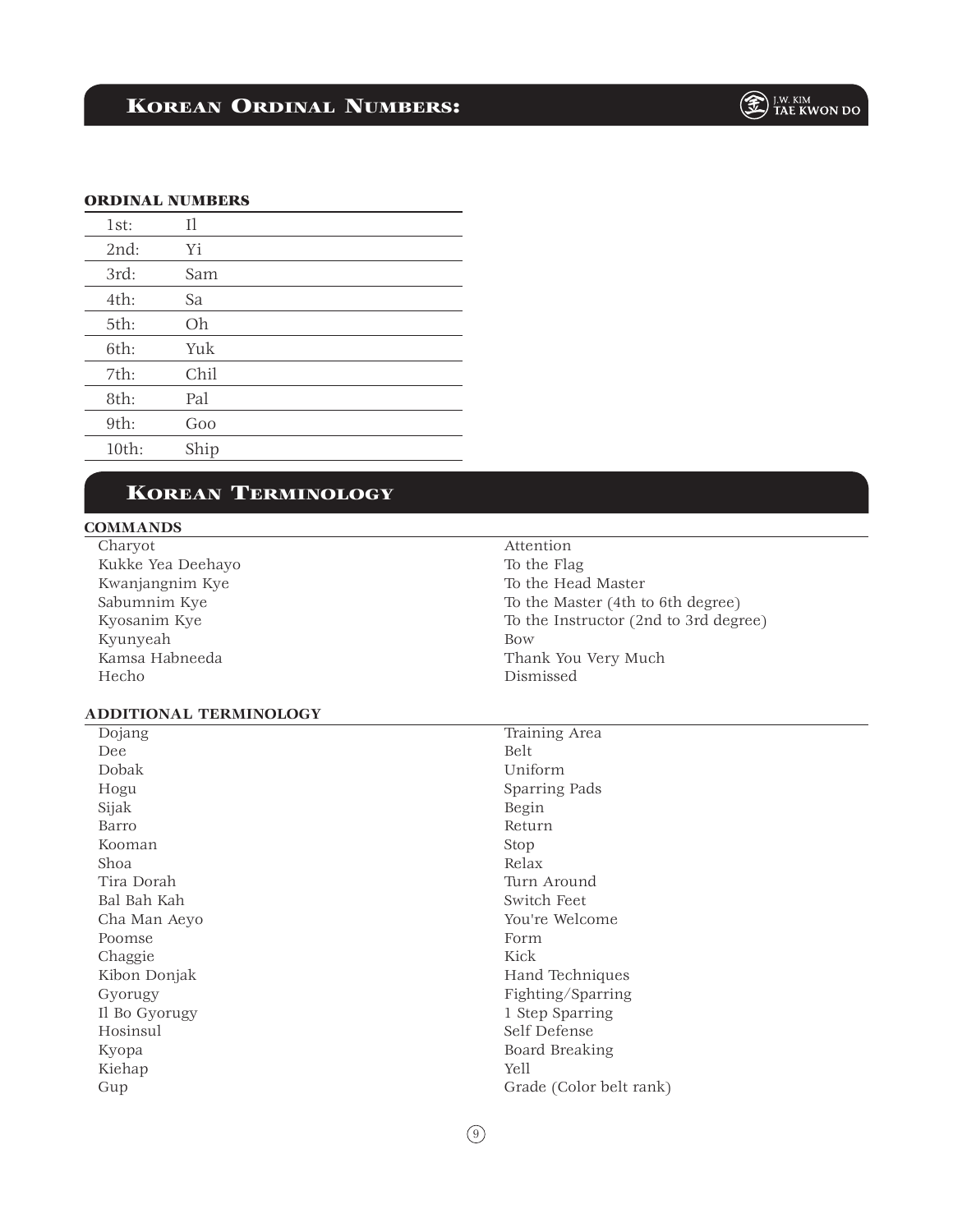#### **BAR CHAGGIE** (Basic kicks)

#### **GYORUGY JAZAE** (Fighting Stance)

Podo Oligui Ap Chaggie Pique Chaggie Yop Chaggie Tchigo Chaggie Dolio Chaggie An Chaggie Bacat Chaggie Mido Chaggie Ti Chaggie Timio Yop Chaggie Ti Dolio Chaggie Naraban Chaggie Dulebon Pique Chaggie Timio Ap Bal Pique Chaggie Timio Ap Chaggie Timio Ap Bal Yop Chaggie Timio Ap Bal Tchigo Chaggie Timio Ap Bal Hurio Chaggie Timio Ap Bal Dulebon Pique Chaggie Dulebon Pique Dolio Chaggie Timio Ti Chaggie Timio Ti Dolio Chaggie Yop-Ti Chaggie Timio Ap Bal Dulebon Pique Dolio Chaggie

Timio Ap Bal Yop-Ti Chaggie

Sam Beck Yougship-Ti Chaggie Bada Chaggie Sam Beck Yougship-Hurio Chaggie Timio Ap-Tchigo Chaggie Whojin Naraban Chaggie

Rising Leg/Rising Kick Front Kick Roundhouse Kick Side Kick Axe Kick High Roundhouse Kick Crescent Kick to Inside Crescent Kick to Outside Push Kick Back Kick Jumping Side Kick Spinning Hook Kick Butterfly Kick Double Roundhouse Kick Skipping Front Leg Roundhouse Kick Jumping Front Kick Skipping Front Leg Side Kick Skipping Front Leg Axe Kick Skipping Front Leg Hook Kick Skipping Front Leg Double Roundhouse Kick Low-High Double Roundhouse Kick Jumping Back Kick Jumping Spinning Hook Kick Side Kick-Back Kick Combination Skipping Front Leg Low-High Double Roundhouse Kick Skipping Front Leg Side Kick-Back Kick Combination 3600 Back Kick Counter Roundhouse Kick  $360<sup>0</sup>$  Spinning Hook Kick Jumping Front-Axe Kick

Backwards Butterfly Kick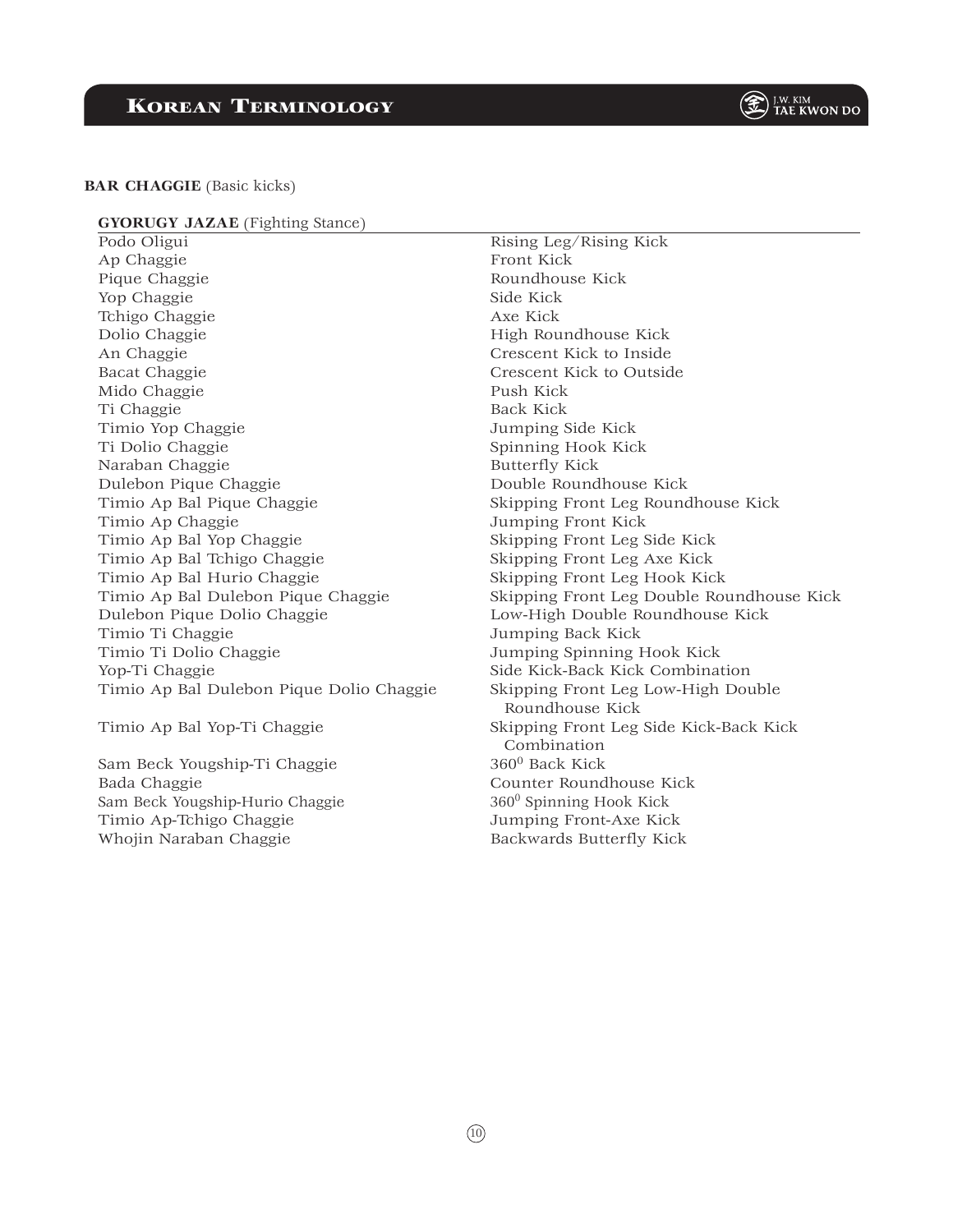**KIBON DON JAK** (Basic stances and hand techniques)

Korean Terminology

| Palgup Chiggie        |
|-----------------------|
| Orgule Bacat Makki    |
| Batanson Monton Makki |
| Batanson Chiggie      |
| Kawe Makki            |
| Hecho Makki           |
| Utgoro Makki          |
| Waysantul Makki       |
| Tuc Chiggie           |

**NARANI** (Shoulder Stance)

**AP KUBI** (Front Stance)

 Pyonsoncut Seuo Thirugie Dung Jumoc Ap Chiggie Palgup Dolio Chiggie

 Arae Makki An Monton Makki Orgule Makki Monton Thirugui

 **ABSOGI** (Walking Stance) Jebipoom Hansonal Moc Chiggie

### **TUI KUBI** (Back Stance)

 Sonal Godolo Makki Hansonal Monton Makki Bacat Makki Sonal Arae Makki Godolo Bacat Monton Makki Godolo Bacat Arae Makki

**BOOMSOGI** (Tiger Stance)

 Bantanson Monton Makki Monton Makki

Front Back Fist Strike Elbow Strike Elbow Strike (To Palm) High Outer Block Palm Middle Block Palm Strike Scissor Block Spread Block Low "X" Block Mountain Block Chin Strike/Upper Cut Knife Hand Neck Strike

Middle Target Spear Finger Strike

Low Block

High Block Middle Punch

Inside Middle Block

Double Middle Knife Hand Block Single Middle Knife Hand Block Outer Block Double Low Knife Hand Block Double Middle Fist Block Double Low Fist Block

Palm Middle Block

Middle Block

 $(n)$